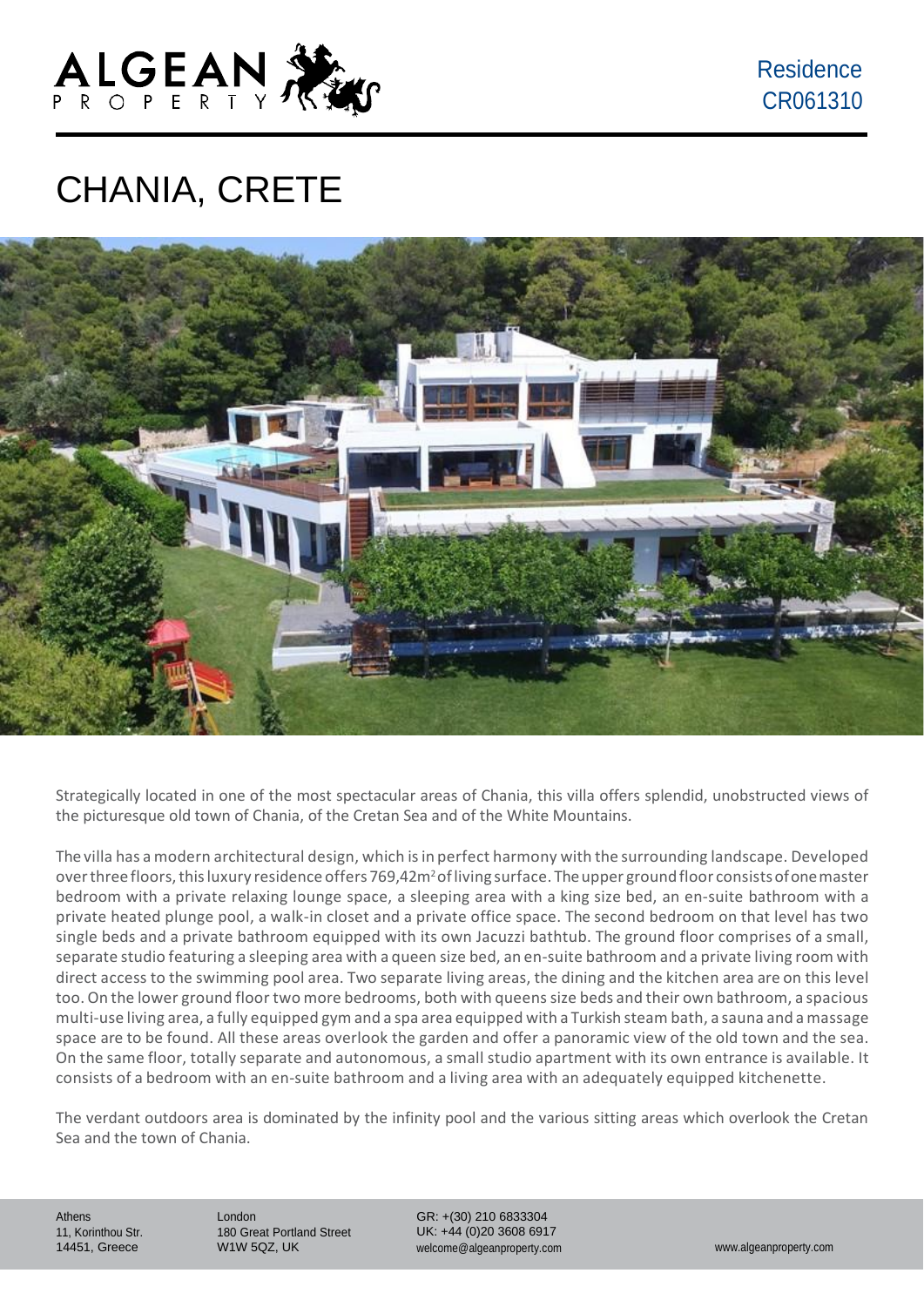

### **Residence** CR061310





Living room **Bedroom** 1





Bedroom 2 Kitchen



Athens 11, Korinthou Str. 14451, Greece

London 180 Great Portland Street W1W 5QZ, UK

GR: +(30) 210 6833304 UK: +44 (0)20 3608 6917 [welcome@algeanproperty.com](mailto:welcome@algeanproperty.com) [www.algeanproperty.com](http://www.algeanproperty.com/)